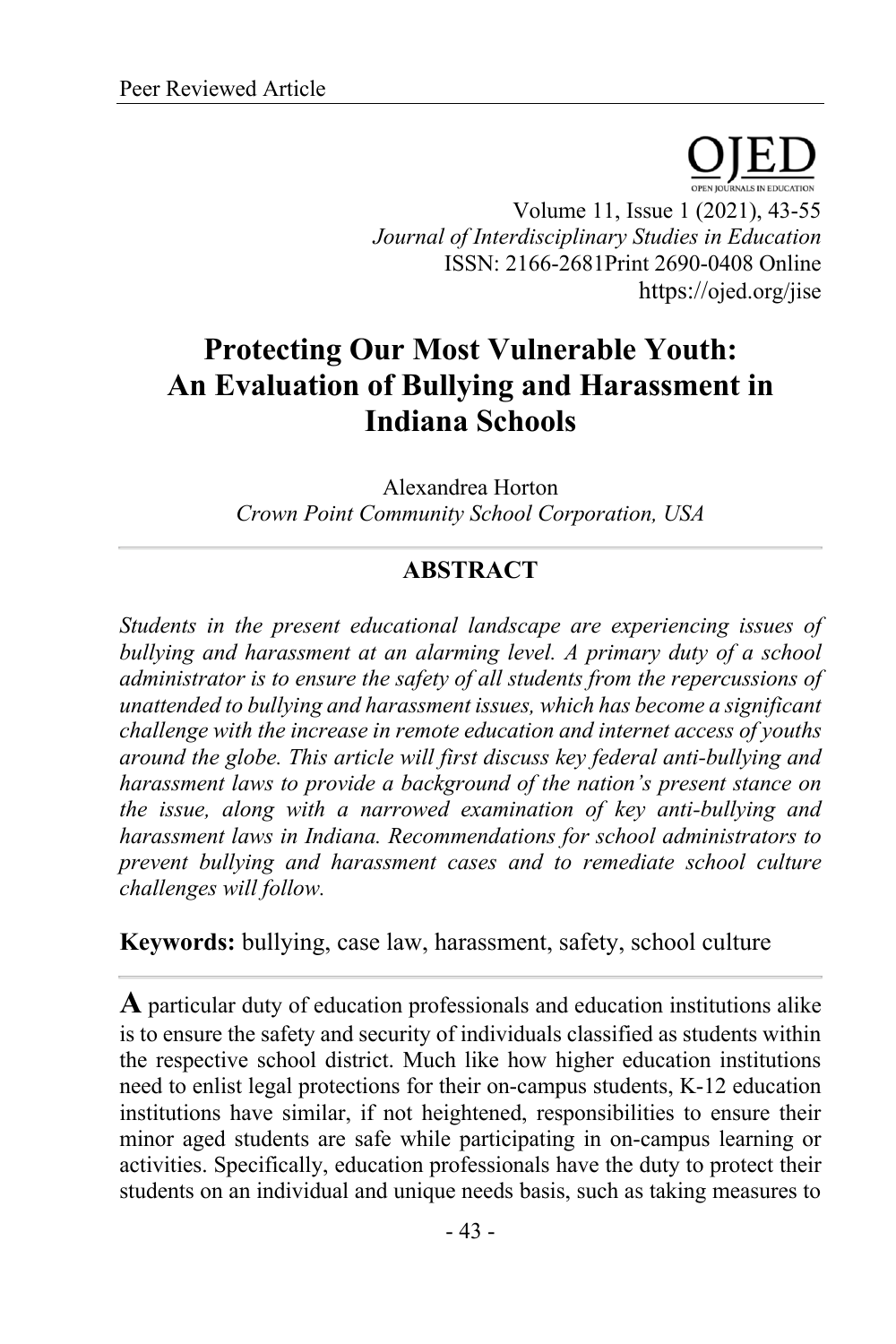prevent students from the bullying and harassment of another district student, faculty, or staff member.

The U.S. Department of Education's Office for Civil Rights states that schools have the obligation, under federal anti-discrimination statutes, to take immediate and appropriate action to investigate and determine any reasonably known student-on-student harassment, as well as take prompt and effective reasonably calculated steps to end the harassment, eliminate any hostile environment, and prevent its reoccurrence (Ali, 2010). This means that even if the sexual misconduct, bullying, or harassment is not directly reported to an administrator within the school building by a student, any faculty or staff member that suspects bullying and/or harassment is taking place amongst students, must take action by reporting their suspicion to a designated administrator immediately.

The Office of Civil Rights also reminds education professionals that if discriminatory harassment fails to be recognized when addressing student misconduct, it may lead to inadequate or inappropriate responses that most significantly fail to remedy violations of students' civil rights (Ali, 2010). If faculty or staff members cannot decipher student misconduct behaviors from acceptable exhibited student behaviors, the school district risks liability in not providing a safe learning environment for all students. It is therefore the responsibility of each independent school district to ensure that their employees are educated and trained in recognizing student misconduct behaviors to avoid potential student civil rights violations and district litigation issues. It is essential to understand the protections in place for antibullying and harassment because when students are bullied and harassed, they are unable to fully participate in their educational opportunities – infringing on their civil rights – as well as impeding on their social and emotional development as adolescents.

#### **FEDERAL ANTI-BULLYING & HARASSMENT LAWS**

There are four important federal statutes that education institutions must adhere to when developing their school district anti-bullying and harassment policies including: Title VI of the Civil Rights Act of 1964; Title IX of the Education Amendments of 1972; and Section 504 of the Rehabilitation Act of 1973 and; Title II of the Americans with Disabilities Act of 1990. The Civil Rights Act of 1964 originally stemmed from Brown v. Board of Education in 1954, that ruled that segregation in the public school system was a violation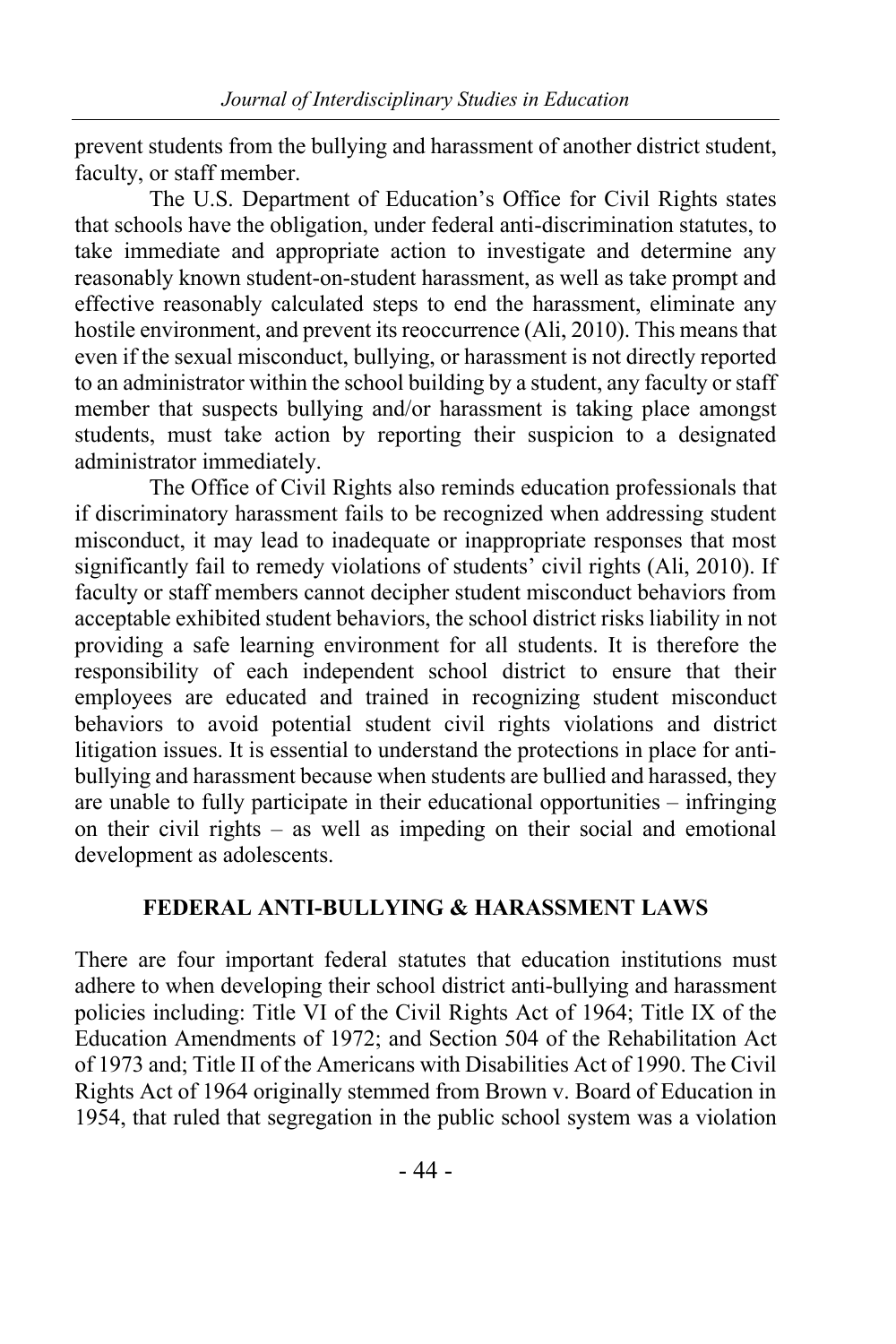of the Fourteenth Amendment to the United States Constitution. More specifically, Title VI of the Civil Rights Act of 1964 prohibits discrimination on the basis of race, color, or national origin in any program or activity that receives federal funds or other federal financial assistance. Some examples of conduct that may violate Title VI include, but are not limited to: minority students being assigned to public elementary school classes designed for special needs student or a school district failing to provide equal opportunity to students with limited English-speaking abilities (Justia, 2018).

Title IX of the Education Amendments of 1972 prohibits discrimination on the basis of sex, excluded from participation in, and benefits of any education program or activity receiving federal financial assistance (United States Environmental Protection Agency, 2017). Former Title IX guidance stated that education officials were expected to use a "preponderance of the evidence" standard to determine guilt in sexual misconduct complaints – where decisions would be based on the most convincing evidence presented. The new 2020 regulations, set in motion by an abundance of civil law suits – primarily by male students – accused of sexual misconduct – alleging that unfair Title IX procedures were violating their rights at the education institution. The new regulation will allow Title IX education officials to use either a preponderance of the evidence or "clear and convincing" standard – setting a higher burden of proof. Education institutions must now act upon complaints of misconduct that occur within an education program, such as in off-campus activities or at institution program events. The regulation also states that an institution can address sexual harassment of its students or employees falling outside of Title IX jurisdiction in any manner the school chooses. This new regulation ensures equal justice to those accused and acclaimed victims (U.S. Department of Education, 2020).

Section 504 of the Rehabilitation Act of 1973 and Title II of the Americans with Disabilities Act of 1990 both prohibit discrimination on the basis of disability (Ali, 2010). Section 504 is a federal law designed to protect the rights of individuals with disabilities in federally funded or financially assisted programs and activities – 504 regulations require school districts to provide a free and appropriate public education to each qualified student with a disability who is in the school district's jurisdiction, regardless of the nature or severity of the disability. The Office for Civil Rights offers protections against retaliation, where recipients are prohibited from intimidating, threatening, coercing, or discriminating against any individual for the purpose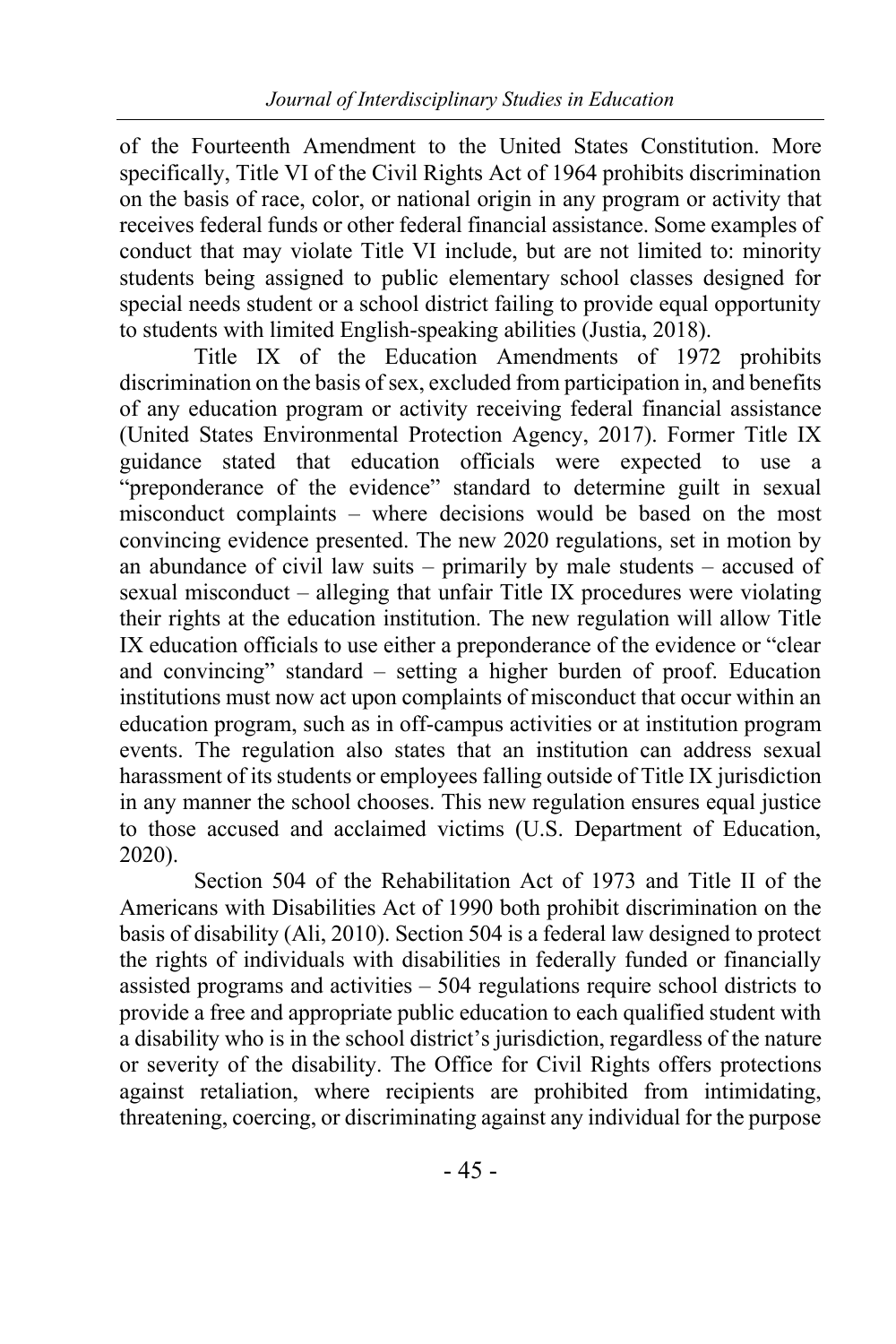of interfering with any right or privilege secured by Section 504. Students are qualified for protection under Section 504 if he or she is determined to: (1) have a physical or mental impairment that substantially limits one or more major life activities; or (2) have a record of such impairment; or (3) be regarded as having such an impairment.

Section 504 regulatory provision 34 C.F.R. 104.3(j)(2)(i), defines a physical or mental impairment as,

any physiological disorder or condition, cosmetic disfigurement, or anatomical loss affecting one or more of the following body systems: neurological; musculoskeletal; special sense organs; respiratory, including speech organs; cardiovascular; reproductive; digestive; genito-urinary; hemic and lymphatic; skin; and endocrine; or any mental or psychological disorder, such as mental retardation, organic brain syndrome, emotional or mental illness, and specific learning disabilities.

Title II of the Americans with Disabilities Act (ADA) prohibits all public entities, regardless of whether they receive federal funds, from discriminating against an individual with a qualifying disability "by reason of such disability." Both Section 504 and Title II of the ADA prohibit disabilitybased peer harassment in schools as well. Harassment of an individual with a disability is defined by the Department of Education as, "intimidation or abusive behavior toward a student based on disability that creates a hostile environment by interfering with or denying a student's participation in or receipt of benefits, services, or opportunities in the institution's program" (2010). Kimmel (2017) provided examples of peer harassment of a student with a disability that may create a hostile environment including, but not limited to:

(1) several students continually remark out loud to other students during class that a student with dyslexia is "retarded" or "deaf and dumb" and does not belong in the class; as a result, the harassed student has difficulty doing work in class and her grades decline.

(2) A student repeatedly places classroom furniture or other objects in the path of classmates who use wheelchairs, impeding the classmates' ability to enter the classroom.

(3) Student continually taunt or belittle a student with mental retardation by mocking and intimidating him so he does not participate in class.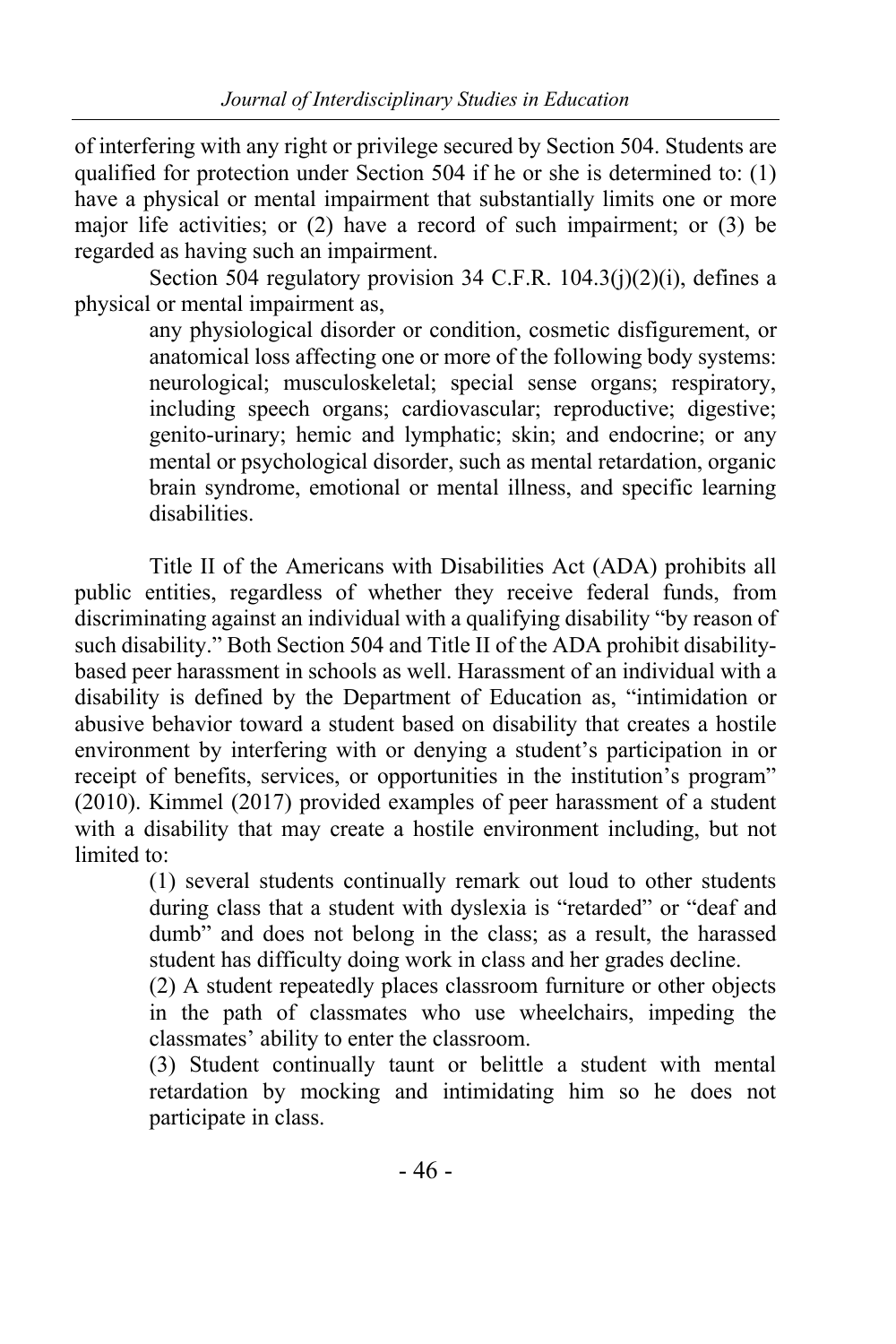It is also noted that if such peer harassment adversely effects an elementary or secondary student's education, it could also be violating the Individuals with Disabilities Education Act (IDEA) by denying disabled students a free and appropriate education (FAPE). However, regardless of whether an individual decides to bring a claim for Section 504, Title II, or even IDEA, the plaintiff will most likely be required to exhaust administrative remedies prior to seeking judicial review.

#### **INDIANA ANTI-BULLYING & HARASSMENT LAWS**

School districts must also ensure that their policies are not only in alignment with the federal statues, but also in alignment with their respective state statutes. For example, Indiana has several pieces of legislation and laws that help protect Hoosier students against bullying such as, but not limited to: Burns Ind. Code Ann. § 20-33-8-0.2 (2013) and IC 20-19-3-11.5. Indiana anti-bullying laws, Burns Ind. Code Ann. § 20-33-8-0.2 (2013), defines bullying as, overt, unwanted, repeated acts or gestures, including verbal or written communications or images transmitted in any manner (including digitally or electronically), physical acts committed, aggressions, or any behaviors, that are committed by a student or group of students against another student with the intent to harass, ridicule, humiliate, intimidate, or harm the targeted student and create for the targeted student an objectively hostile school environment that: (1) places the targeted student in reasonable fear of harm to the targeted student's person or property; (2) has a substantially detrimental effect on the targeted student's physical or mental health; (3) has the effect of substantially interfering with the targeted student's ability to participate in or benefit from the services, activities, and privileges provided by the school.

As society continues to evolve into a digital atmosphere, especially with COVID-19 creating a surge of online and virtual remote learning opportunities for students, it is essential to recognize that bullying and harassment of students occurs within online platforms as well. Indiana antibullying laws, such as IC 20-19-3-11.5, have been designed to cover this format of off-campus conduct whenever, (1) the individual committing the bullying behavior and any of the intended targets of the bullying behavior are students attending a school within a school corporation; and (2) disciplinary action is reasonably necessary to avoid substantial interference with school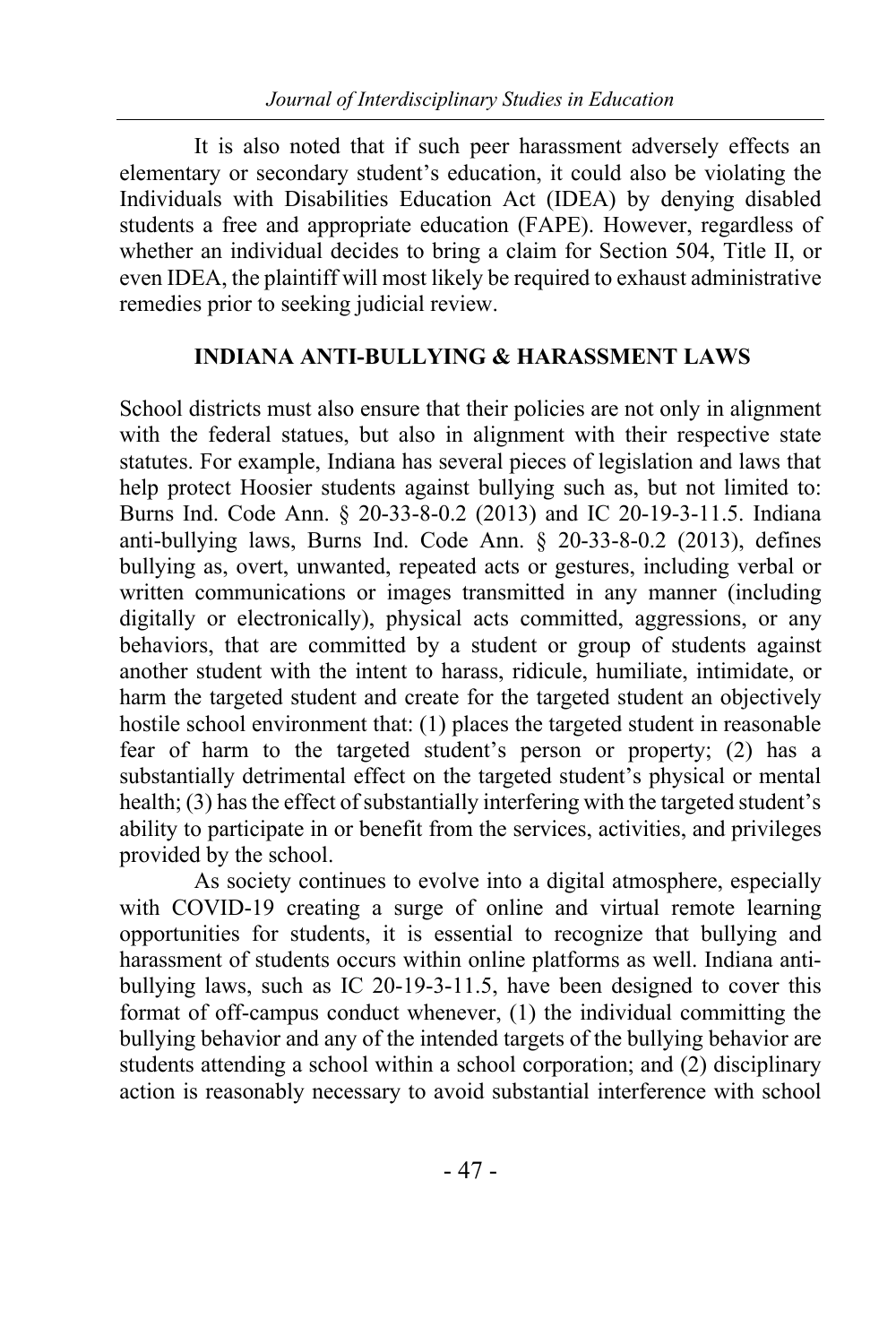discipline or prevent an unreasonable threat to the rights of others to a safe and peaceful learning environment.

Protections for Indiana students are best implemented when Hoosier school districts use preventative measures such as establishing written discipline rules that prohibit bullying. These anti-bullying rules must contain key policy and procedural elements such as, (1) statements prohibiting bullying; (2) provisions concerning education, parent involvement, and intervention; (3) procedures for reporting and investigations; (4) discipline provisions for teachers, school staff, or school administrators who fail to initiate or conduct an investigation; (5) discipline procedures for false reporting; (6) procedures outlining the use of follow-up services that includes support services for the victim and bullying education for the bully; (7) statements of disciplinary consequences for violation of the policy; and (8) requirements regarding how the policy will be publicized within the district.

The U.S. Department of Health and Human Services (2017) stated that these policies must be reviewed independently on a periodic schedule to ensure its compliance with present and/or updated state laws. It shall also be noted that Hoosier school districts are required, by law, to report documentation of the number of reported bullying incidents each year.

#### **INFLUENTIAL BULLYING & HARASSMENT CASE LAWS**

One influential case that was brought to the Supreme Court was Davis v. Monroe County Board of Education. This particular case involved a student suing her local school board for allowing known sexual harassment by other students to continue against her. The student was a fifth-grade female who endured continual physical and verbal harassment by one of her classmates throughout the entire school year. Description of the physical and verbal harassment included the accused student rubbing against her genital area and breasts while making comments about wanting to feel her boobs and get into bed with her – to which both the female student and her mother complained about to her teachers and the principal on several different occasion, with nothing being done to stop the harassment from occurring. The accused student was eventually charged with and pleaded guilty to sexual battery – which was the only time that the harassment officially ceased.

The Supreme Court held that students subjected to peer sexual harassment may sue their school districts for damages when the districts are known to be, "deliberately indifferent to sexual harassment, of which they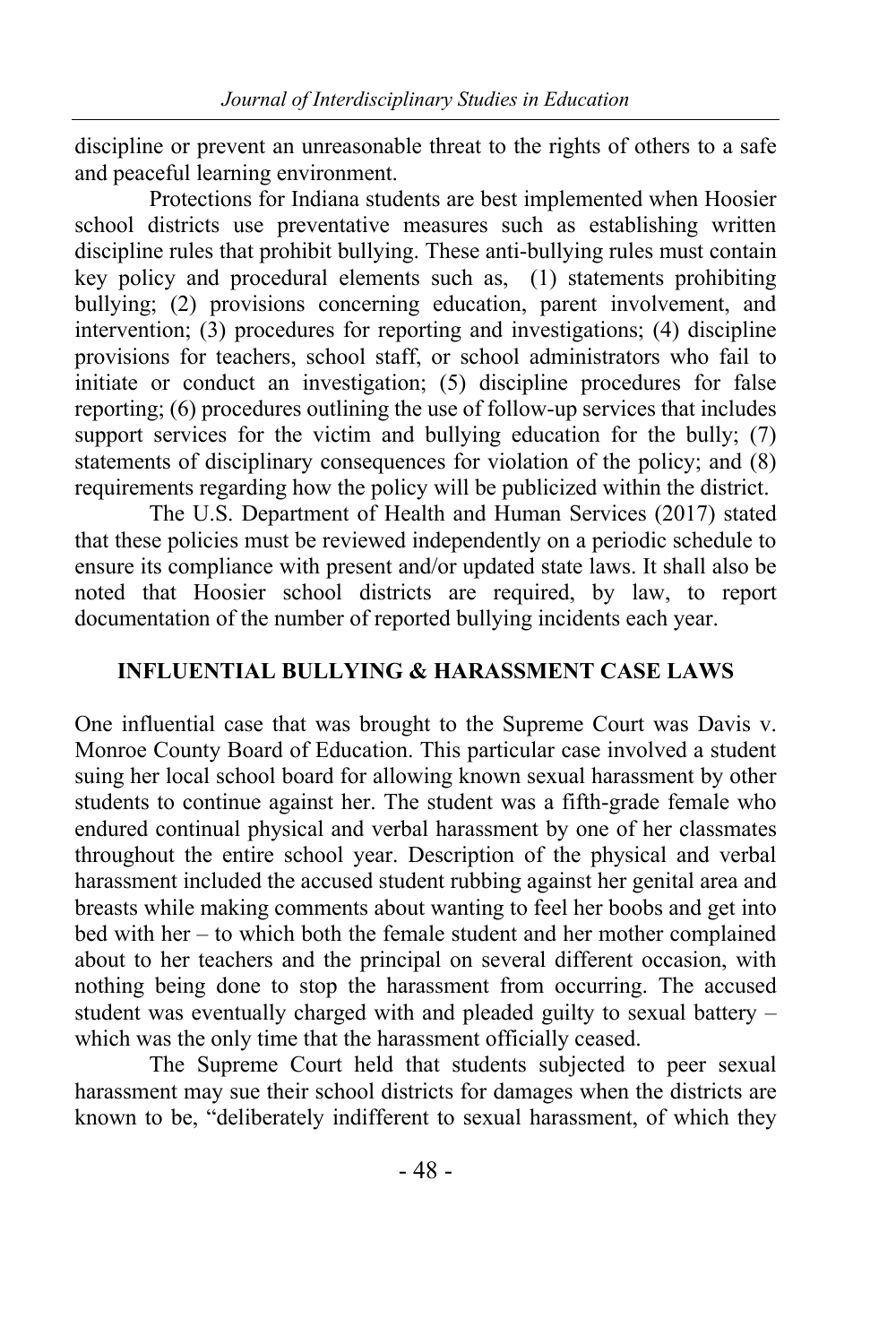have actual knowledge, that is so severe, pervasive, and objectively offensive that it can be said to deprive the victims of access to the educational opportunities or benefits provided by the school" (Kimmel, 2017, p.5). Kimmel (2017) also stated that lower courts have been known to rely on Davis to hold that students may sue school districts for deliberate indifference to known peer harassment based on race, color, and national origin under Title VI, as well as disability under Title II and Section 504. In essence, lower courts have used Davis as an opportunity to decide what qualifies as deliberate indifference to sex-based harassment.

Another influential anti-bullying and harassment case was that of Zeno v. Pine Plains Central School District. In this case, a bi-racial high school student was harassed by his peers for three-and-a-half years including being taunted, harassed, menaced, and physically assaulted. The bi-racial student was called a "nigger," "homey," "gangster," "hood," and referenced his "fake rapper bling bling" nearly every day. In addition, the bi-racial student also suffered threats to his life with references to lynching, graffiti warning that "Zeno will die," and physical attacks so violent that the high school called the police (Kimmel, 2017, p.13). Second Circuit court found that the bi-racial student was deprived of three educational benefits as a result of the harassment: (1) a supportive, scholastic environment free of racism and harassment; (2) a regular "Regents diploma" that was more likely to be accepted by a four-year colleges or employers than the type of diploma he received upon leaving the school in his junior year; and (3) the ability to complete his education at the high school, instead of being driven to leave (Kimmel, 2017).

During this case, the Second Circuit evaluated the adequacy of the district's response in terms of whether it was reasonably calculated to end the harassment or the district knew its remedial efforts were ineffective; finding the school district deliberately indifferent. This jury's finding of deliberate indifference in this case shows plaintiffs can satisfy the high standard of liability when schools fail to respond adequately to severe and pervasive bullying (Kimmel, 2017). Zeno offers a great counter-argument to a districts' defense using the 'deference card,' showing that courts should not – and will not – defer to administrators' inadequate responses to egregious harassment.

A third case, which occurred recently in Southern Indiana, was the case against Franklin Community School Corporation. The anonymous Plaintiff filed a lawsuit against the school corporation for negligence, constitutional violations, and violations of the Rehabilitation Act and the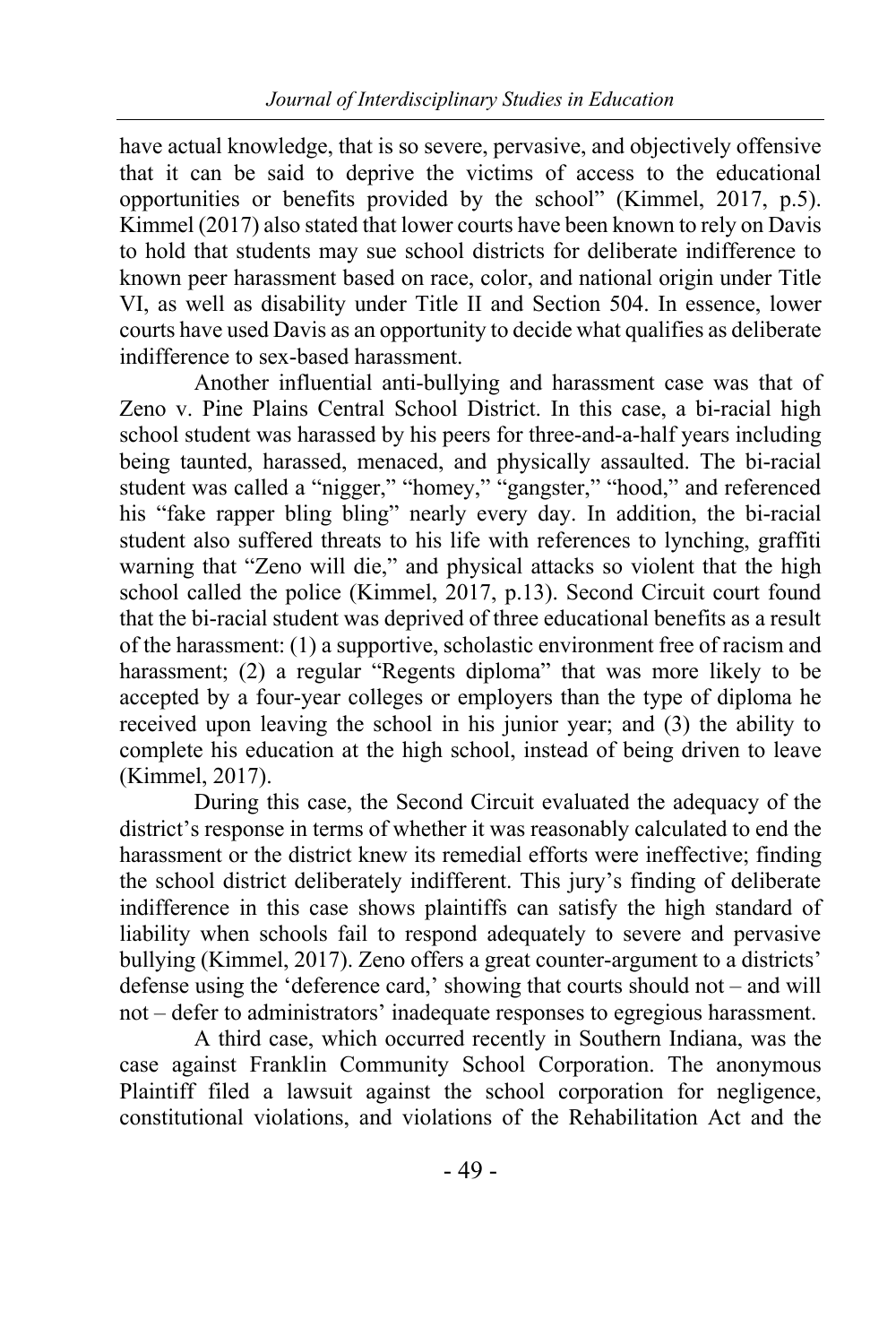Americans with Disabilities Act (N. et al v. Franklin Community School Corporation, 2019). The case involved a fourteen-year-old student diagnosed with Autism Spectrum Disorder, Attention Deficit Hyperactivity Disorder, depression, language impairment, and is identified as a student with a disability under the Individuals with Disabilities Education Act (IDEA).

The Plaintiff alleged that children at the school repeatedly called the student names and subjected her to physical abuse leading to two suicide attempts by the victim. Despite numerous complaints, Plaintiffs claimed the Defendants did nothing to limit the bullying and harassment. The Defendants claimed that they have written policies on harassment and bullying that prohibit bullying of any kind and that they promptly dealt with the situations every time the Plaintiff filed a report. The Plaintiffs maintained that the Defendants have been "deliberately indifferent in responding to student-onstudent harassment and bullying in their schools, particularly when the harassed students are disabled" (N. et al v. Franklin Community School Corporation, 2019, p.2). The school district ended up coming to an agreement to pay an \$85,000.00 settlement to the Plaintiff.

A fourth case, which also occurred recently in Southern Indiana, was the case Evansville Vanderburgh School Corporation. The Plaintiff, referred to as J.A.W. a transgender high school student, sued the district after being denied the ability to use the restrooms that corresponded with his gender identity. J.A.W. is undergoing hormone therapy under a physician's case, but was informed by a school administrator that he was not allowed to use the male restrooms and if he does he will risk disciplinary repercussions. The Plaintiff and the American Civil Liberties Union (ACLU) claimed that the denial of J.A.W.'s ability to use male restrooms violated the Equal Protection Clause of the Fourteenth Amendment to the United States Constitution and Title IX of the Education Amendments Act of 1972, 20 U.S.C. § 1681(a) (J.A.W. v. Evansville Vanderburgh School Corporation, 2018).

Although the Plaintiff did not report bullying and harassment issues by his peers, the denial by school administration for J.A.W. to use the restroom of his identifying gender can be viewed as a form of institutional harassment. J.A.W. reported feeling extreme emotional discomfort using the female associated restrooms or locker rooms that he intentionally restricted his fluid intake to avoid using the restrooms altogether. The Plaintiff even stated that the nurse's restroom, which was originally offered for him to use, was often locked and located far from his classes. This caused a big inconvenience and disruption to his education (J.A.W. v. Evansville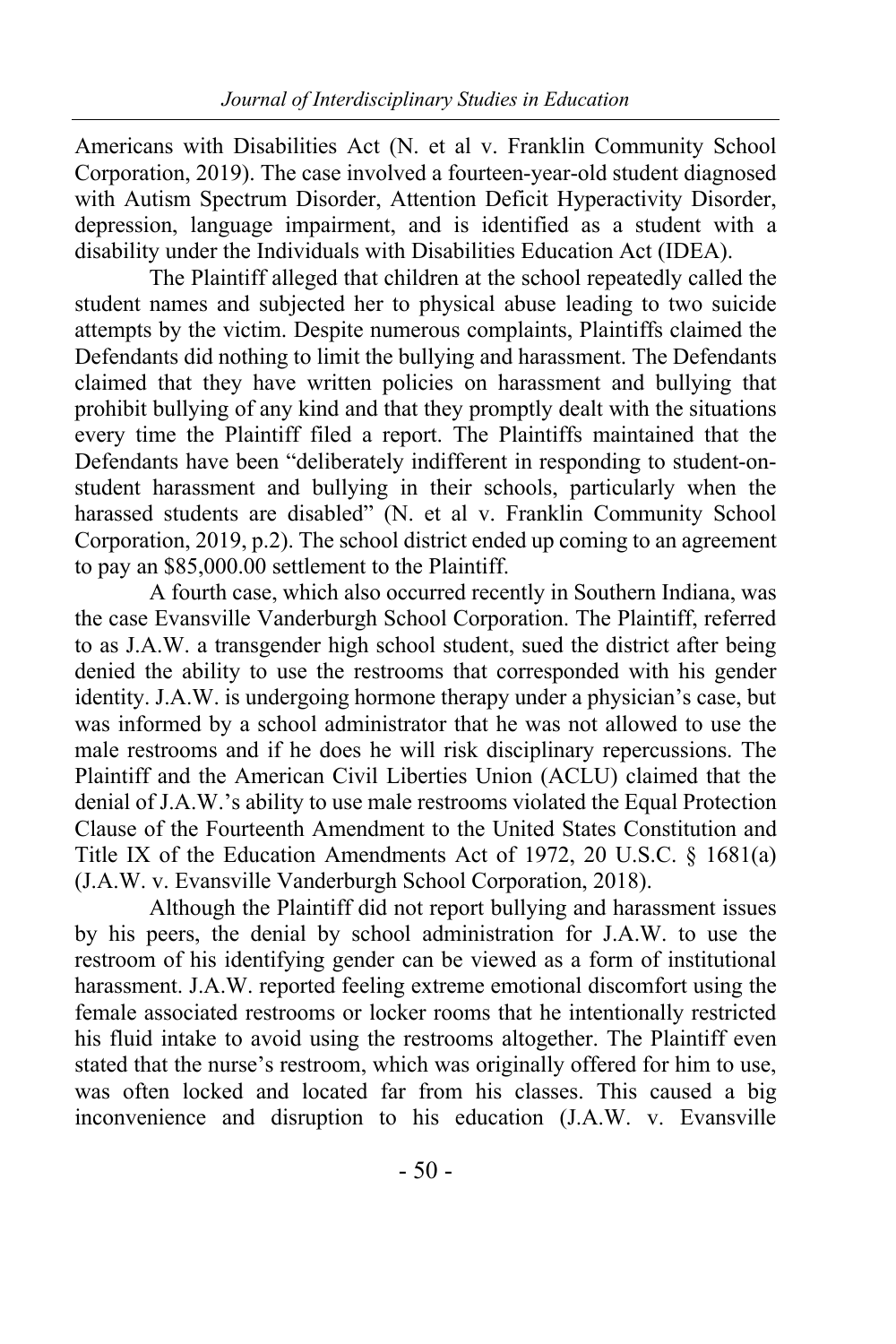Vanderburgh School Corporation, 2018). Ultimately, in 2019, U.S. District Court Judge William T. Lawrence ruled that the Evansville Vanderburgh School Corporation did violate J.A.W.'s rights.

### **BULLYING & HARASSMENT SCHOOL CULTURE CHALLENGES**

In a 21st century school environment, more K-12 students are on the receiving end of bullying due to the multiple methods and modalities that bullies and harassers have available to them. The rise in technology and social media available in addition to the vast cultural diversity amongst the student body of U.S. public school districts, have created surges of experimental bullying, harassment, sexual misconduct, and ignorance amongst school administrators in how to handle such bullying and harassment claims through their most exhaustive measures. The Indiana Governor's Council for People with Disabilities (2012) stated the most common types of bullying and harassment that school-aged students face includes: (1) Physical Bullying: physical harm or threat of, as well as stealing, damaging, or forcing someone to do things they don't want to do are all types of physical bullying. (2) Verbal Bullying: name calling, teasing, or insulting someone is the most common type of mistreatment that people with disabilities experience; with females being the most common contributors for committing such type of harassment. (3) Relationship Bullying: spreading lies or rumors about someone or making someone do things they don't want to do by means of coercion are common forms of relationship bullying. (4) Cyber Bullying: sending hateful messages through email, text message, social media, and/or posting hurtful or embarrassing things or spreading lies or rumors about someone online.

Approximately 160,000 students stay home from school each day because they are afraid of being bullied, with 6 out of 10 children being witness to bullying on a daily basis (National Education Association, 2012). The types of bullying that student victims endure depend on each individual situation, however, it is most likely that: students with visible disabilities are subjected to verbal bullying or exclusion from social activities; students with learning disabilities report higher rates of teasing and physical abuse; cyberbullying victims are various, but tend to be young students who regularly use the internet (Indiana Governor's Council for People with Disabilities, 2012). In essence, although victims of bullying and harassment vary upon each independent situation, it is more common that victims of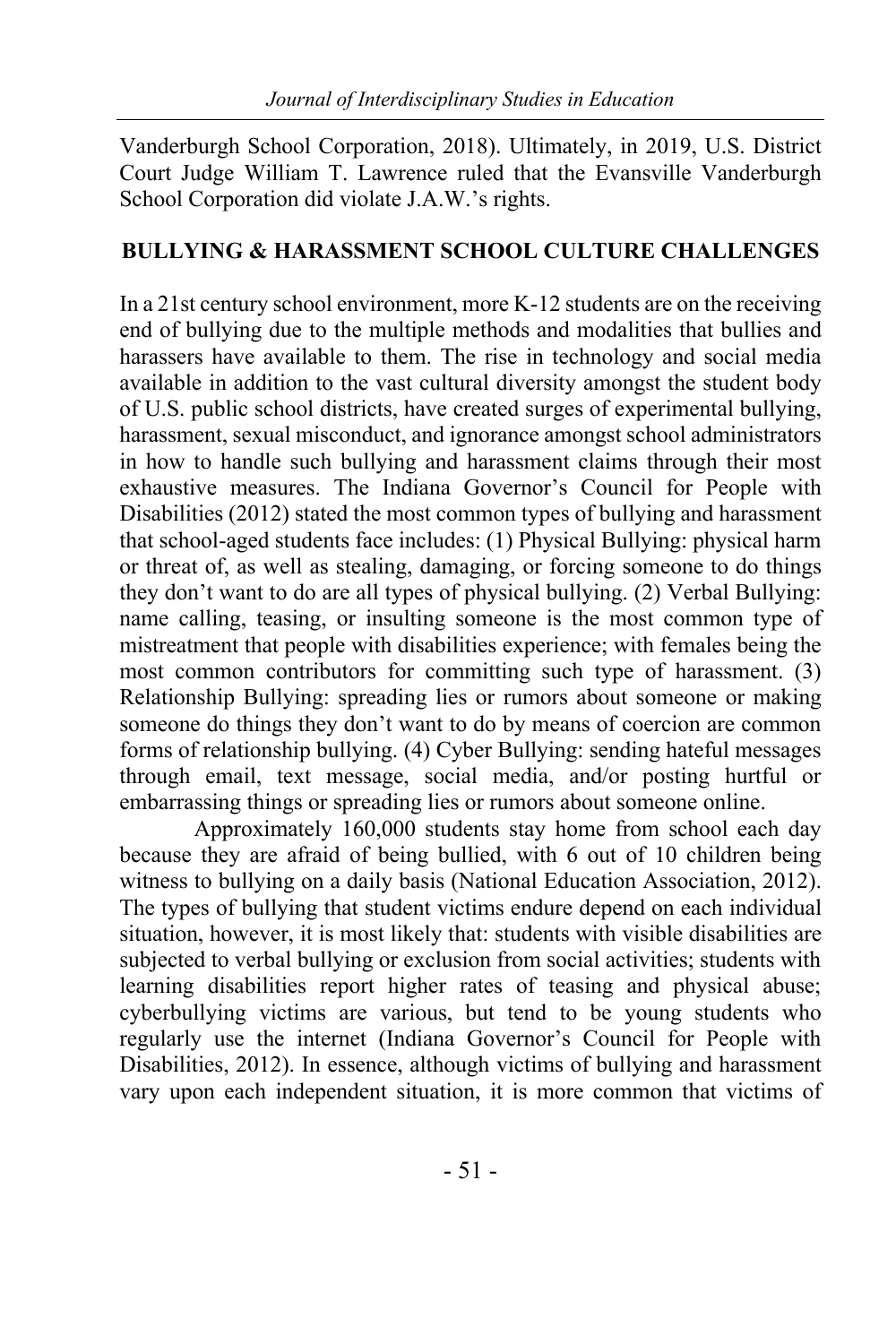bullying are those individuals with some form of disability, regardless of severity or classification.

The Indiana Governor's Council for People with Disabilities (2012) explained that when students are victims of continuous harassment and bullying, sometimes even with administrative intervention, they will often face additional challenges including, but not limited to: developing serious physical conditions such as ulcers, irritable bowel syndrome, eating disorders, or sustain life-long emotional problems, such as low self-esteem, anxiety, violent anger or aggression, and depression. When students are faced with enduring bullying and harassment, in addition to the physical and internal turmoil of being bullied, they will struggle in their ability to feel a sense of belonging and safety on school grounds. When a student does not feel safe at school or feel like they belong at school, they will ultimately find it difficult, if not impossible, to concentrate or find any realm of motivation to continue their studies and learn from their educators during or outside of class.

Once a student has become a victim of bullying, Vossekuil et al (2004) claimed that retaliation is common. Retaliation from victims enduring bullying and harassment could lead to events of suicide or other violent and deadly retaliation such as school shootings. In other words, not only is being a victim of bullying a challenge for multiple reasons but being a school district administrator ensuring the safety of all students from the repercussions of unattended to bullying and harassment issues is another challenge.

#### **RECOMMENDATIONS FOR SCHOOL ADMINISTRATORS**

According to federal and state anti-bullying and harassment laws, school personnel are required to take immediate action to investigate reports of bullying and harassment within their building and amongst their students. Therefore, a key recommendation for school administrators would be to ensure that all school staff and faculty are aware of the legal terms, conditions, and requirements of their role as a school stakeholder responding to reports of student bullying and harassment. School administrators should not only adopt anti-bullying and harassment policies but should regularly educate and update school staff and faculty on the expectations they are required to uphold on the issue of student bullying and harassment. School administrators could begin by recruiting staff and faculty members onto a school safety committee that is responsible for leading research and presenting appropriate, relatable,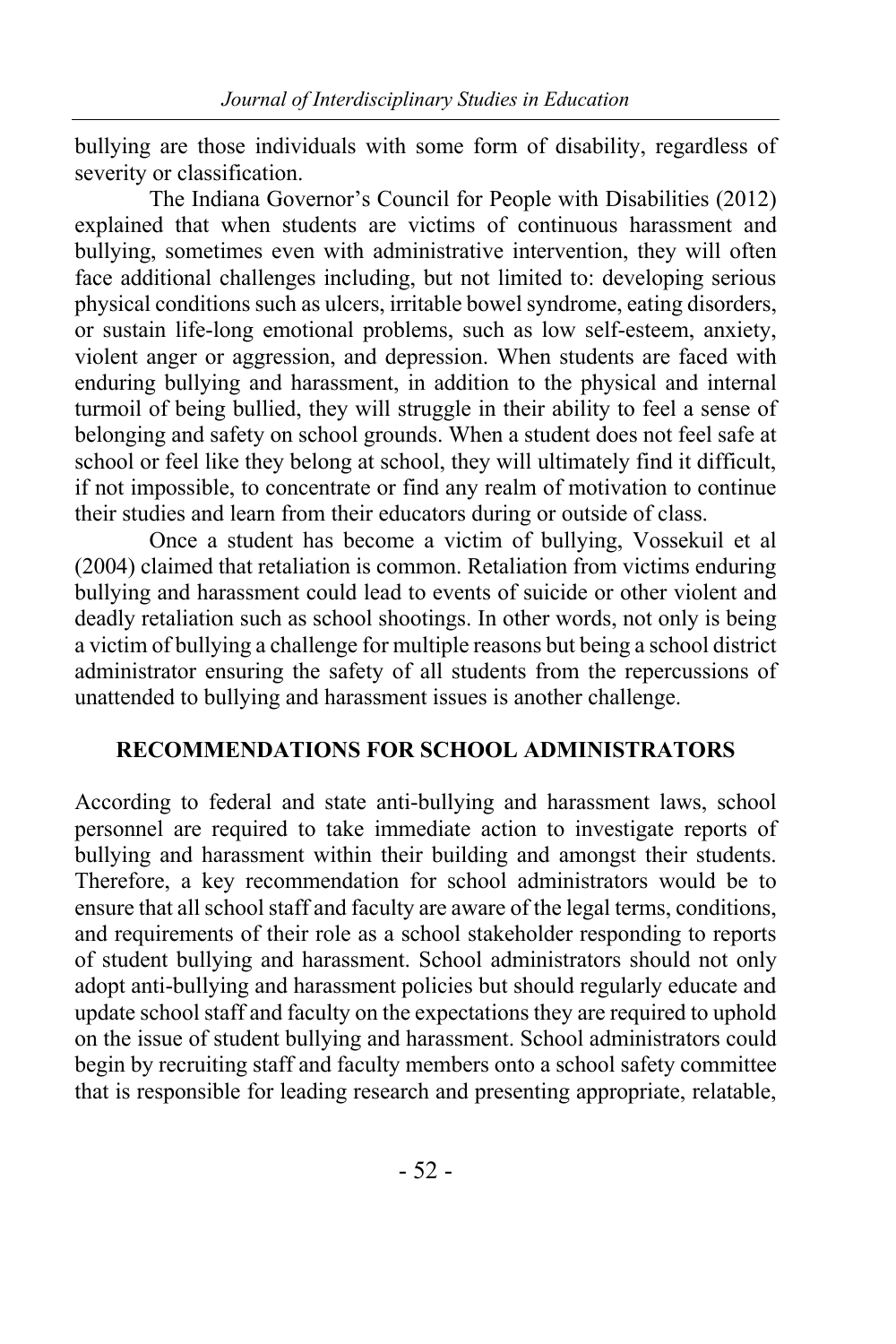and educational professional development sessions to other building stakeholders on anti-bullying and harassment.

Another key recommendation would be to foster an inclusive school culture among students, faculty, staff, and administration. A suggested implementation of positive school culture would be to provide incoming grade level students with an upper grade level student mentor. Student mentors would be expected to participate in social emotional learning exercises and practices with their mentee on a scheduled basis determined by the school. These exercises would be supervised by a faculty, staff, or administrative member, but headed by student mentor leaders. Nationally recognized youth mentoring programs, such as the Best Buddies Program and the Boys & Girls Club are exceptional examples of how youth student and peer mentors can encourage more positive school experiences.

Another recommendation for school administrators would be to foster values and norms within the school building that recognize and celebrate personal achievement and good behavior. School administrators should think positively about their school climate and search for instances where students, faculty, or staff accomplished a personal achievement or conducted behavior that was admirable within a particular situation. For instance, if a student is observed helping a lost peer find their classroom, school personnel should be advised to notify an administrator so that positive behavior can be recognized as announced. This is valuable considering a goal of creating a positive school culture could be encouraging students to offer their help to one another. If more positive behavior is recognized, celebrated, and appreciated, students will be more likely to partake in these behaviors.

#### **REFERENCES**

Ali, R.. (2010). *Guidance on schools' obligations to protect students from studenton-student harassment on the basis of sex; race, color, and national origin; and disability.* U.S. Department of Education Office for Civil Rights. https://www2.ed.gov/about/offices/list/ocr/letters/colleague-201010.pdf

Americans With Disabilities Act of 1990, 42 U.S.C. § 12101 *et seq.* (1990). https://www.ada.gov/pubs/adastatute08.htm

- Brown v. Board of Education, 347 U.S. 483 (1954).
	- https://www.oyez.org/cases/1940-1955/347us483
- Burns Ind. Code Ann. § 20-19-3-11.5 (2018)
- Burns Ind. Code Ann. § 20-33-8-0.2 (2013)
- Civil Rights Act of 1964, Pub. L. No. 88-352, 78 Stat. 241 (1964).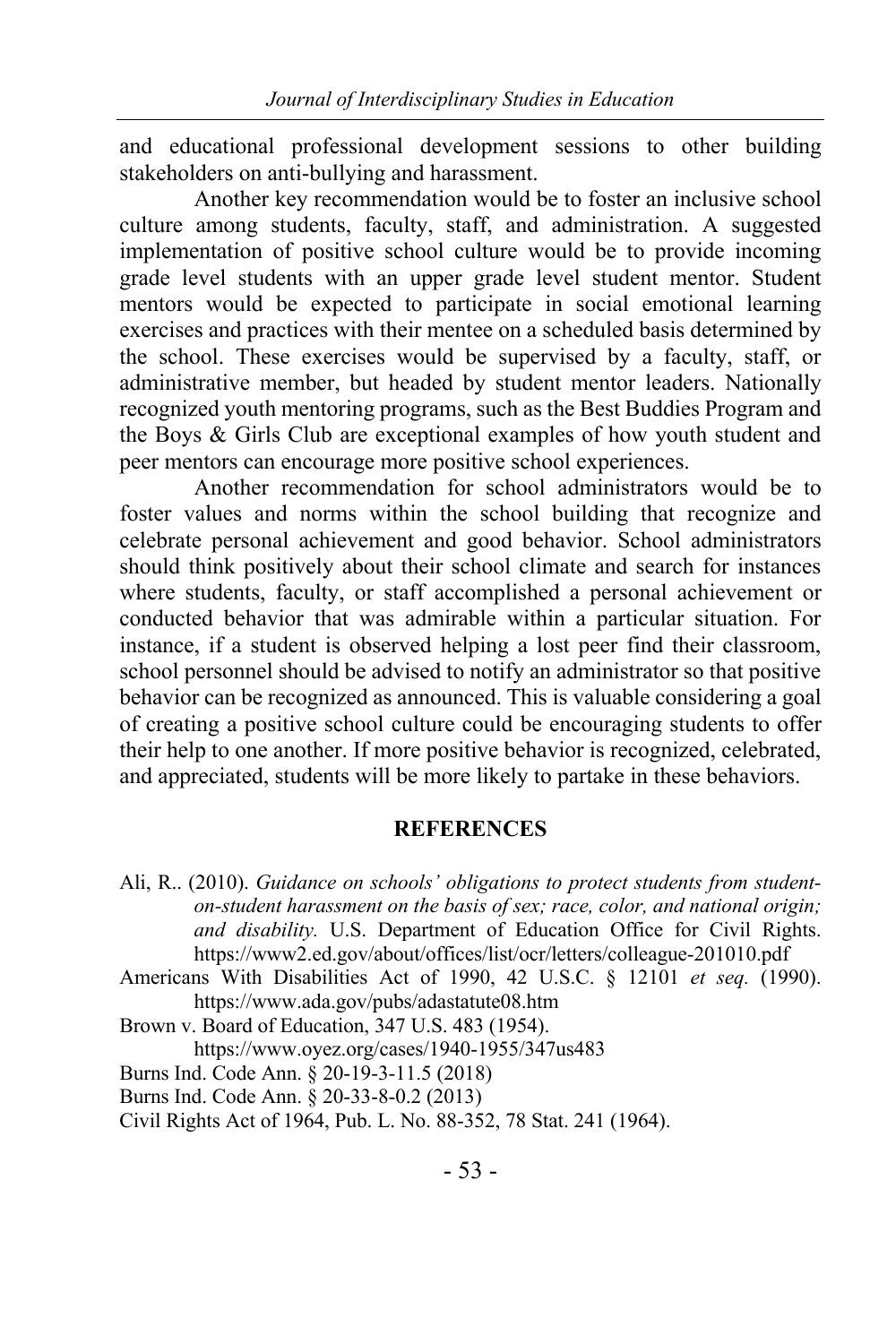https://www.govinfo.gov/content/pkg/STATUTE-78/pdf/STATUTE-78- Pg241.pdf

- Davis v. Board of Education, 526 U.S. 629 (1999). https://supreme.justia.com/cases/federal/us/526/629/#tab-opinion-1960493 J.A.W. v. Evansville Vanderburgh Sch. Corp., 396 F. Supp. 3d 833 (S.D. Ind. 2019)
- 
- Justia. (2018, April). *Title VI.* https://www.justia.com/education/title-vi/
- Kimmel, A. (2017). *Litigation bullying cases: Holding school districts and official accountable.* Public Justice Impact Change. https://www.publicjustice.net/wp-content/uploads/2016/02/Bullying-Litigation-Primer-Fall-2017-Update-FINAL.pdf
- M.P. v. Independent School District No. 721, 200 F. Supp. 2d 1036 (8th Cir. 2002). https://casetext.com/case/mp-v-independent-school-district-no-721
- National Education Association. (2012, October 8). *Nation's educators continue push for safe, bully-free environments* [Press Release]. http://www.nea.org/home/53298.htm
- N. et al. v. Franklin Community School District and Board of School Trustees of the Franklin Community School Corporation, No. 1:2019cv01922 - Document 30 (S.D. Ind. 2019). https://cases.justia.com/federal/districtcourts/indiana/insdce/1:2019cv01922/94702/30/0.pdf?ts=1568279951
- Patsy Mink Equal Opportunity in Education Act, 20 U.S.C. § 1681 *et seq.* (1972) http://www.justice.gov/crt/title-ix-education-amendments-1972
- Section 504 of the Rehabilitation Act of 1973, 29 U.S.C. § 701 *et seq.* (1973) https://www.dol.gov/agencies/oasam/centers-offices/civil-rightscenter/statutes/section-504-rehabilitation-act-of-1973
- United State Environmental Protection Agency. (2017, June 9). *Title IX of the education amendments act of 1972.* https://www.epa.gov/
- U.S. Department of Education. (2020, May 6). *Secretary DeVos takes historic action to strengthen Title IX protections for all students* [Press Release]. https://www.ed.gov/news/press-releases/secretary-devos-takes-historicaction-strengthen-title-ix-protections-all-students
- U.S. Department of Health and Human Services (2017, September 26). *Indiana antibullying laws & policies.*  https://www.stopbullying.gov/resources/laws/indiana
- Vossekuil, B., Fein, R., Reddy, M., Borum, R., & Modzeleski, W. (2004). *The Final report and findings of the safe school initiative: Implications for the prevention of school attacks in the United States.* United States Secret Service and United States Department of Education. https://www2.ed.gov/admins/lead/safety/preventingattacksreport.pdf
- Zeno v. Pine Plains Central School District, 702 F.3d 655 ( $2<sup>nd</sup>$  Cir. 2012). https://caselaw.findlaw.com/us-2nd-circuit/1616806.html